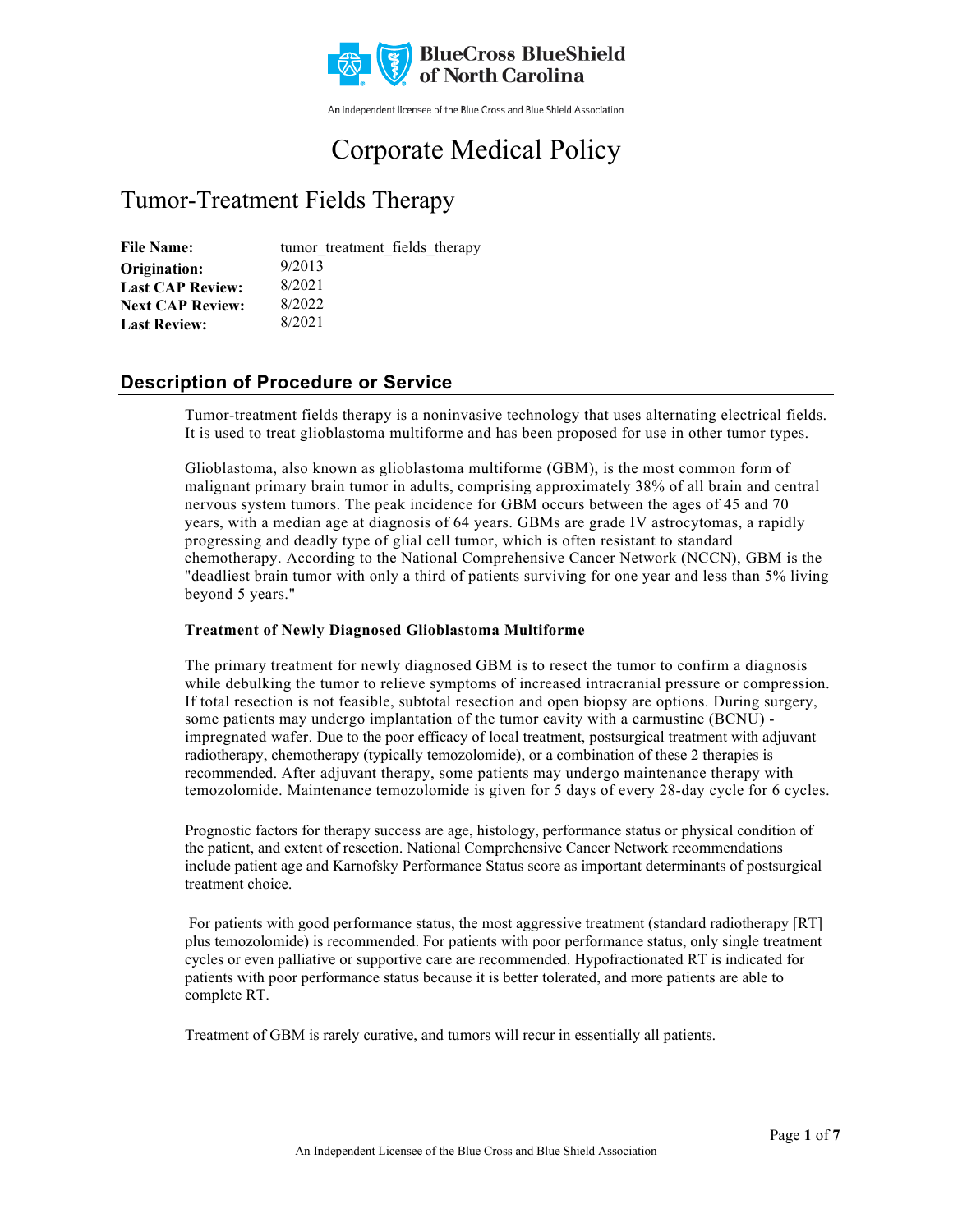#### **Treatment of Recurrent Glioblastoma Multiforme**

When disease recurs, additional debulking surgery may be used if the recurrence is localized. Due to radiation tolerances, re-radiation options for patients with recurrent GBM who have previously received initial external-beam radiotherapy are limited. There is no standard adjunctive treatment for recurrent GBM. Treatment options for recurrent disease include various forms of systemic medications such as the antivascular endothelial growth factor drug bevacizumab, alkylating agents such as nitrosoureas (eg, lomustine, carmustine), or retreatment with temozolomide. Medical therapy is associated with side effects that include hematologic toxicity, headache, loss of appetite, nausea, vomiting, and fatigue. Response rates in recurrent disease are less than 10%, and the progression-free survival rate at 6 months is less than 20%. There is a need for new treatments that can improve survival in patients with recurrent GBM or reduce the side effects of treatment while retaining survival benefits.

#### **Malignant Pleural Mesothelioma**

Malignant pleural mesothelioma (MPM) is an aggressive tumor that is associated with significant morbidity and mortality. It is associated with asbestos exposure and has a latency period of about 40 years after asbestos exposure. Recommendations for treatment are mainly chemotherapy as first line with pemetrexed plus platinum. Surgical cytoreduction is also recommended in selected patients with early-stage disease. Adjuvant radiation can be offered for patients who have resection of intervention tracts found to be histologically positive or for palliation of symptomatic patients.

The NovoTTF-100A™ System (Novocure Ltd., Haifa, Israel) has been approved by the U.S. Food and Drug Administration (FDA) to deliver TTF therapy. TTF therapy via the NovoTTF-100A™ System is delivered by a battery-powered, portable device that generates the fields via disposable electrodes that are noninvasively attached to the patient's shaved scalp over the site of the tumor. The device is used by the patient at home on a continuous basis  $(20-24$  hours per day) for the duration of treatment, which can last for several months. Patients can carry the device in a backpack or shoulder pack while carrying out activities of daily living.

#### **Regulatory Status**

The NovoTTF-100A™ System (assigned the generic name of tumor-treatment fields) was approved by the FDA in April 2011 through the premarket approval process. The FDA-approved indication for use is: "The NovoTTF-100A System is intended as a treatment for adult patients (22 years of age or older) with confirmed GBM, following confirmed recurrence in an upper region of the brain (supratentorial) after receiving chemotherapy. The device is intended to be used as a stand-alone treatment and is intended as an alternative to standard medical therapy for recurrent GBM after surgical and radiation options have been exhausted."

In September 2014, FDA approved a request for Novocure to change its products name from Novo-TTF-110A System to Optune™.

In October 2015, FDA expanded the indication for Novocure's use of Optune in combination with temozolomide for newly diagnosed glioblastoma.

In May 2019, FDA approved a modified version of the Optune System (NovoTTF-100A System), which is now called the Optune Lua™ System (NovoTTF™-100L System), for "treatment of adult patients with unresectable, locally advanced or metastatic, malignant pleural mesothelioma (MPM) to be used concurrently with pemetrexed and platinum-based chemotherapy. The indication was modified from that granted for the Humanitarian Device Exemption designation to more clearly identify the patient population the device is intended to treat and in which the safety and probable benefit of the device is supported by the available clinical data."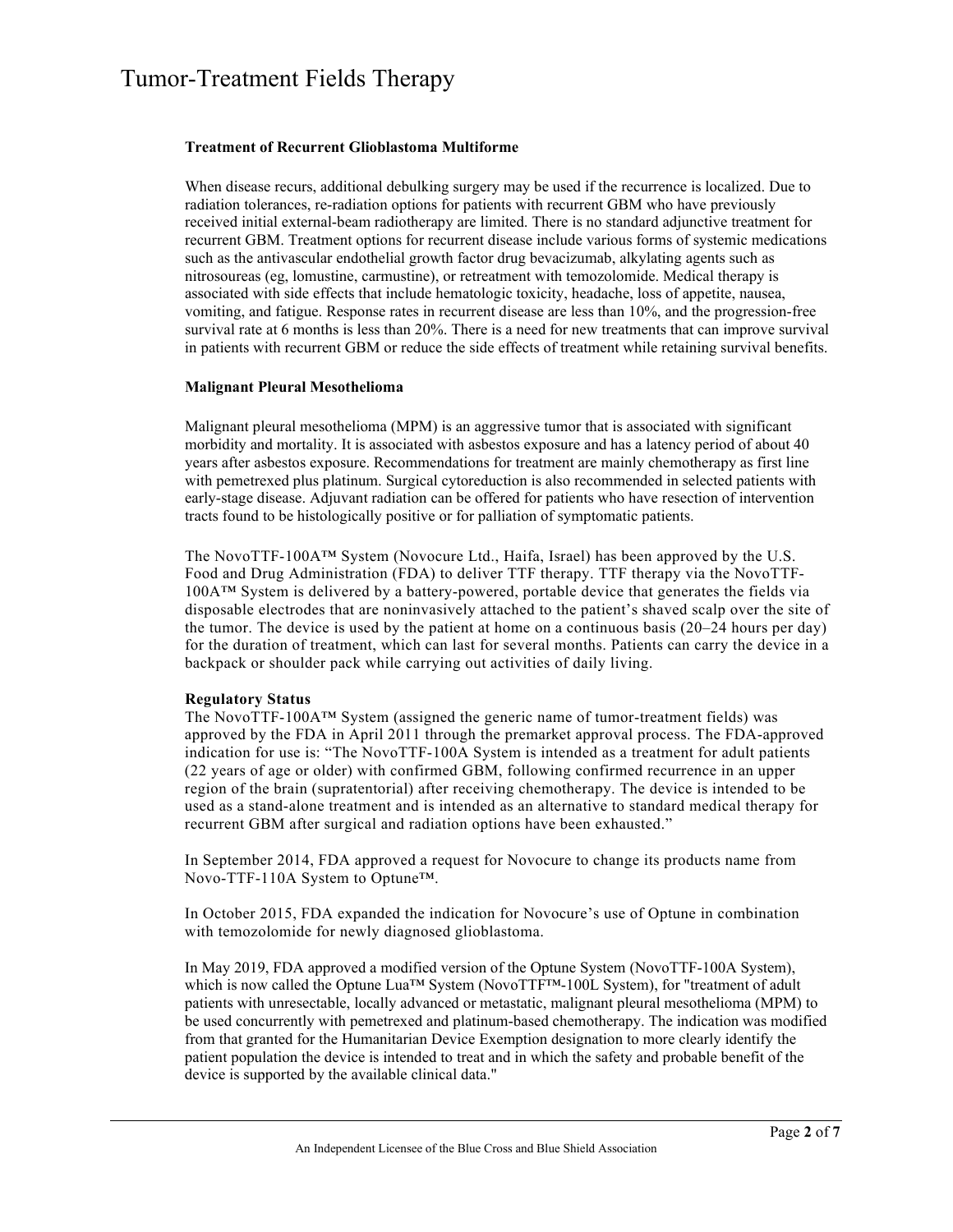To date, all the existing tumor treating fields products fall under the brand name Optune®. In March 2020, the manufacturer of Optune products announced a plan to include a suffix after the brand name for newly approved indications to further delineate specific indications for individual products (eg, Optune Lua)

#### **Related Policies:**

Analysis of MGMT Promoter Methylation in Malignant Gliomas

*\*\*\*Note: This Medical Policy is complex and technical. For questions concerning the technical language and/or specific clinical indications for its use, please consult your physician.*

#### **Policy**

**BCBSNC will provide coverage for tumor treatment fields therapy when it is determined to be medically necessary because the medical criteria shown below are met.** 

### **Benefits Application**

This medical policy relates only to the services or supplies described herein. Please refer to the Member's Benefit Booklet for availability of benefits. Member's benefits may vary according to benefit design; therefore member benefit language should be reviewed before applying the terms of this medical policy.

### **When Tumor-Treatment Fields Therapy is covered**

Tumor treatment fields (TTF) therapy is considered **medically necessary** for the treatment of newly diagnosed, supratentorial glioblastoma multiforme, as an adjunct to standard maintenance therapy with temozolomide when **ALL** of the following conditions are met:

- The patient has completed initial treatment with surgery, radiation therapy and concomitant chemotherapy; **AND**
- The patient is ≥18 years of age; **AND**
- Has a Karnofsky Performance Status score ≥70%; **AND**
- There is documentation of lack of tumor progression following radiation and chemotherapy (see Policy Guidelines); **AND**
- The individual is willing and capable of wearing the device for at least 18 hours a day.

#### **Initial authorization should be approved for no longer than 3 months.**

**Continuation of therapy requires documentation of lack of tumor progression while using TTF, with a brain MRI every 3 months.**

### **When Tumor-Treatment Fields Therapy is not covered**

Tumor treatment fields therapy (TTF) is considered **investigational**, including, but not limited to, the following situations:

• As an alternative or an adjunct to standard medical therapy (eg bevacizumab, chemotherapy) for patients with progressive or recurrent glioblastoma multiforme.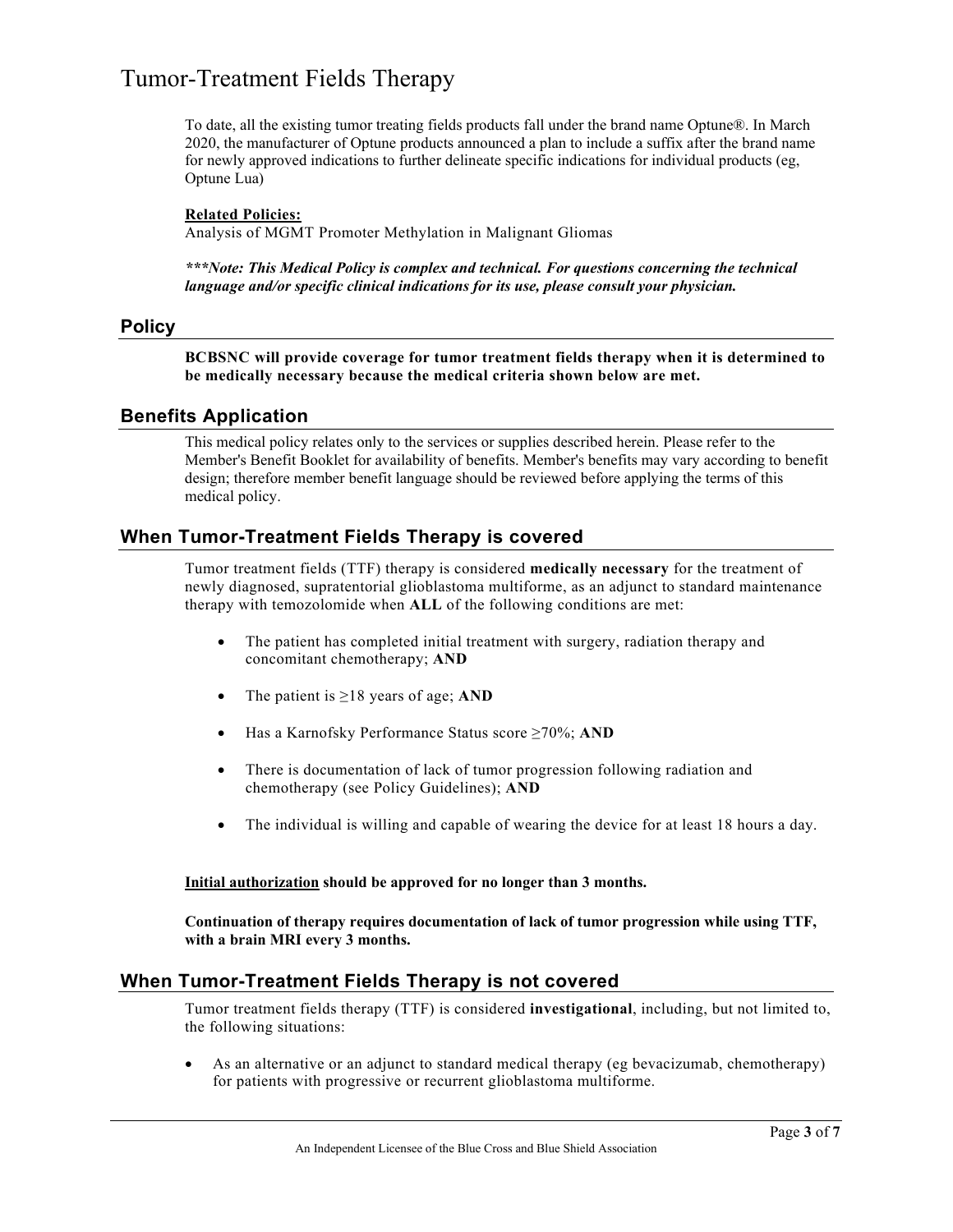• In the treatment of other types of malignant tumors, including but not limited to, pancreatic adenocarcinoma, lung cancer and brain metastases.

### **Policy Guidelines**

Progression was defined in the EF-14 trial (Stupp et al [2015, 2017]), according to the MacDonald criteria (tumor growth >25% compared with the smallest tumor area measured in the patient during the trial or appearance of 1 or more new tumors in the brain that are diagnosed radiologically as glioblastoma multiforme).

For individuals who have newly diagnosed GBM on maintenance therapy after initial treatment with surgery, radiotherapy, and/or chemotherapy who receive TTF therapy as an adjunct to standard maintenance therapy, the evidence includes an RCT. Relevant outcomes include overall survival, disease-specific survival, symptoms, functional outcomes, quality of life, and treatment-related morbidity. The EF-14 trial found a significant increase of 2.7 months in progression-free survival and an increase of 4.9 months in overall survival with the addition of TTF therapy to standard maintenance therapy (ie, temozolomide) in patients with newly diagnosed GBM. Although patients were not blinded to treatment assignment, progression-free survival was assessed by blinded evaluators, and the placebo effects on the objective measure of overall survival are expected to be minimal. This technology represents a clinically significant option in the treatment of patients with GBM, for whom options are limited. The evidence is sufficient to determine that the technology results in a meaningful improvement in the net health outcome.

For individuals who have progressive or recurrent GBM who receive TTF therapy as an adjunct or alternative to standard medical therapy, the evidence includes an RCT and nonrandomized comparative studies. Relevant outcomes are overall survival, disease-specific survival, quality of life, and treatmentrelated morbidity. The single RCT evaluating TTF therapy for recurrent GBM did not show superiority of TTF therapy for the primary outcome (overall survival) compared with physicians' choice chemotherapy. Because no serious adverse effects have been identified with TTF therapy, this raises the possibility that treatment with TTF might reduce the toxicity associated with treatment for recurrent GBM. A reduction in chemotherapy-associated toxicity without loss of efficacy would be considered a net health benefit. However, this RCT is not sufficient to permit conclusions on the efficacy of the device. Because the trial was not designed as a noninferiority trial, no inferences of noninferiority compared with chemotherapy can be made. Also, quality of life assessment was measured in an insufficient number of patients to reach firm conclusions on differences in quality of life between TTF therapy and medical treatment. The highest quality study of TTF combined with medical treatment for recurrent GBM is a post hoc analysis of the EF-14 trial. A high-quality, prospective RCT is needed. The evidence is insufficient to determine the effects of the technology on health outcomes.

For individuals who have unresectable, locally advanced or metastatic, malignant pleural mesothelioma who receive TTF therapy as an adjunct to standard maintenance therapy, the evidence includes 1 single-arm observational study conducted in 80 patients. Relevant outcomes include overall survival, disease-specific survival, symptoms, functional outcomes, quality of life, and treatment-related morbidity. In patients who received TTF therapy in combination with pemetrexed and cisplatin or carboplatin, median overall survival was 18.2 months (95% CI 12.1 to 25.8 months). Because there was no comparison group, it is not possible to make conclusions about the effectiveness of the intervention compared to medical therapy alone. The evidence is insufficient to determine that the technology results in a meaningful improvement in the net health outcome.

## **Billing/Coding/Physician Documentation Information**

This policy may apply to the following codes. Inclusion of a code in this section does not guarantee that it will be reimbursed. For further information on reimbursement guidelines, please see Administrative Policies on the Blue Cross Blue Shield of North Carolina web site at www.bcbsnc.com. They are listed in the Category Search on the Medical Policy search page.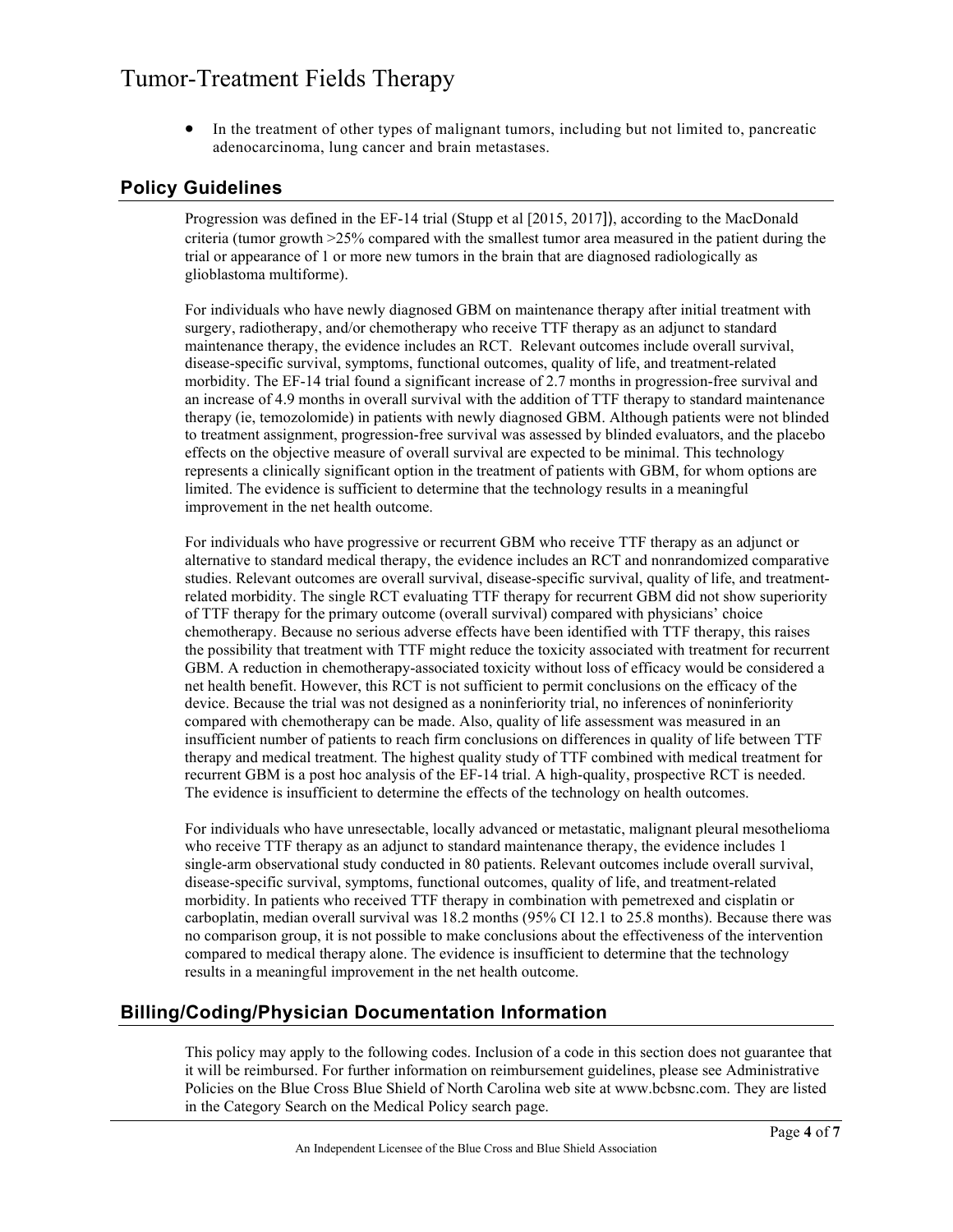*Applicable codes*: *A4555, E0766*

BCBSNC may request medical records for determination of medical necessity. When medical records are requested, letters of support and/or explanation are often useful, but are not sufficient documentation unless all specific information needed to make a medical necessity determination is included.

## **Scientific Background and Reference Sources**

BCBSA Medical Policy Reference Manual [Electronic Version], 1.01.29, 8/8/2013 Specialty Matched Consultant – 9/2013 Senior Medical Director – 9/2013 Specialty Matched Consultant Advisory Panel – 11/2013 BCBSA Medical Policy Reference Manual [Electronic Version], 1.01.29, 8/14/14 Specialty Matched Consultant Advisory Panel – 11/2014 BCBSA Medical Policy Reference Manual [Electronic Version], 1.01.29, 8/13/15 Specialty Matched Consultant Advisory Panel- 11/2015 BCBSA Medical Policy Reference Manual [Electronic Version], 1.01.29, 8/11/16 Specialty Matched Consultant Advisory Panel- 11/2016 BCBSA Medical Policy Reference Manual [Electronic Version], 1.01.29, 7/13/17 Specialty Matched Consultant Advisory Panel- 11/2017 BCBSA Medical Policy Reference Manual [Electronic Version], 1.01.29, 6/14/18 Medical Director review 6/18/18 Specialty Matched Consultant Advisory Panel- 11/2018 Medical Director review 1/2019 BCBSA Medical Policy Reference Manual [Electronic Version], 1.01.29, 7/11/19 Specialty Matched Consultant Advisory Panel- 11/2019 Medical Director review 11/2019 BCBSA Medical Policy Reference Manual [Electronic Version], 1.01.29, 7/16/20 Specialty Matched Consultant Advisory Panel- 11/2020 Medical Director review 11/2020 Specialty Matched Consultant Advisory Panel- 8/2021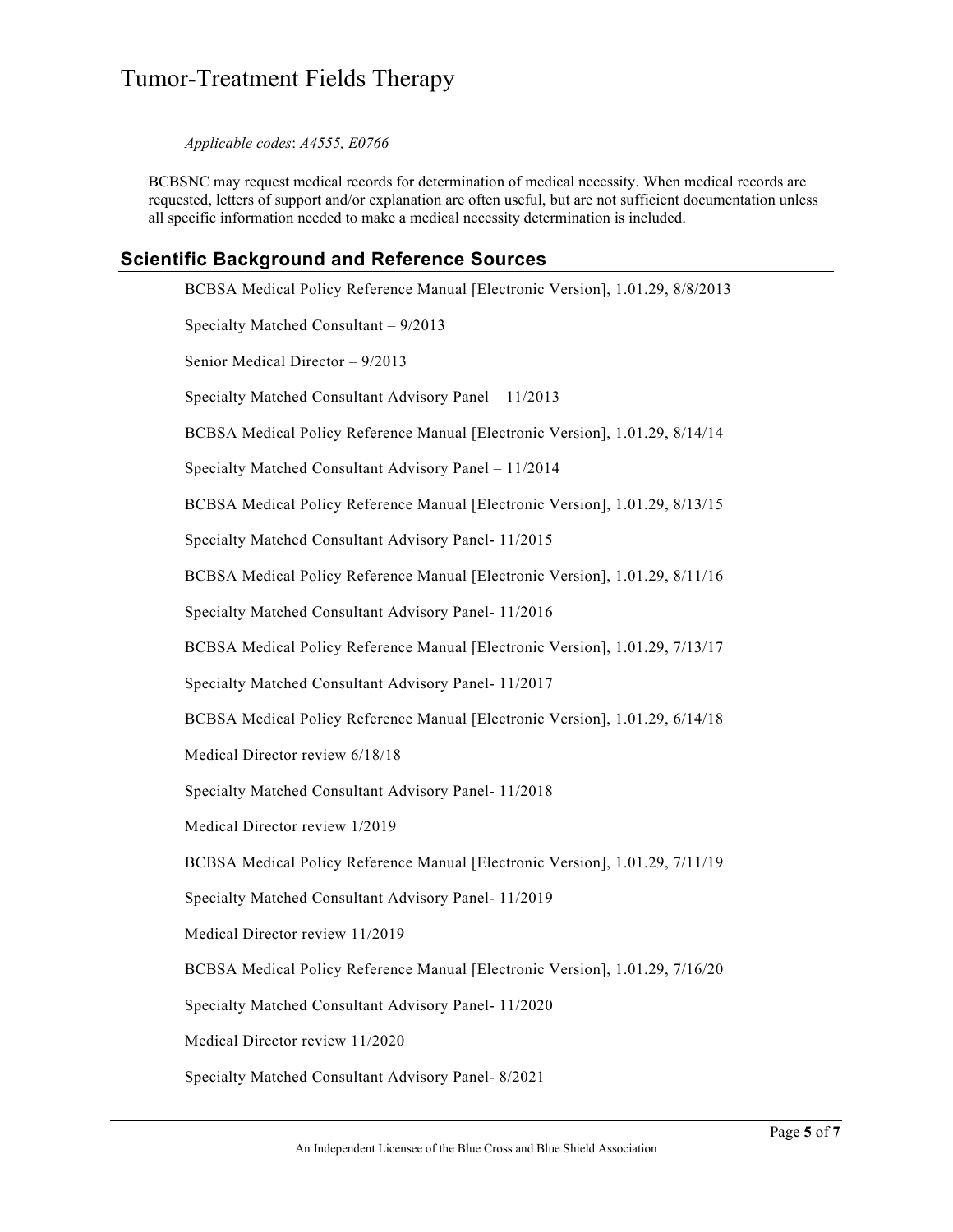## **Policy Implementation/Update Information**

### **For Policy Titled: Tumor-Treatment Fields Therapy for Glioblastoma**

- 10/1/13 New policy. Tumor treatment fields therapy to treat glioblastoma is considered investigational. Senior Medical Director review 8/30/2013. Specialty Matched Consultant review 9/18/2013. (btw)
- 12/10/13 Specialty Matched Consultant Advisory Panel review 11/20/2013. No change to policy statement. (btw)
- 12/31/13 Added new HCPCS codes, A4555 and E0766, to the Billing/Coding section. Removed the following statement from the Billing/Coding section; "Providers will most likely use E1399 and A9900 for claim submission." (btw)
- 12/9/14 Specialty Matched Consultant Advisory Panel review 11/24/2014. No change to policy intent. Reference added. (lpr)
- 12/30/15 Updated Policy Guidelines. Specialty Matched Consultant Advisory Panel review 11/18/2015. Reference added. No change to policy statement. (lpr)
- 12/30/16 Updated Policy Guidelines, Description and Regulatory status. Clarified non-covered indications. Reference added. Medical Director review 9/2016. Specialty Matched Consultant Advisory Panel review 11/30/2016. No change to policy intent. (lpr)
- 8/11/17 Updated Policy Guidelines section. Clarified policy statement: 1) as an alternative to standard chemotherapy for patients with progressive or recurrent glioblastoma multiforme after initial or repeat treatment with surgery, radiotherapy, and/or chemotherapy; 2) as an adjunct to standard maintenance therapy in patients with newly diagnosed glioblastoma multiforme following initial treatment with surgery, radiotherapy and/or chemotherapy. No change to policy intent and the service remains investigational. Reference added. (lpr)
- 8/25/17 Under "When Not Covered" section: clarified investigational indications. No change to policy intent. (lpr)
- 12/15/17 Specialty Matched Consultant Advisory Panel review 11/29/2017. No change to policy statement. (lpr)

#### **For Policy Titled: Tumor-Treatment Fields Therapy**

06/29/18 Updated Description and Policy Guidelines sections. Under "When Covered section, revised policy statement to reflect medical necessity coverage for the treatment of newly diagnosed, supratentorial glioblastoma multiforme, as an adjunct to standard maintenance therapy with temozolomide when **ALL** of the following conditions are met: The patient has completed initial treatment with surgery, radiation therapy, and concomitant chemotherapy; **AND**; The patient is ≥18 years of age; **AND;** Has a Karnofsky Performance Status score ≥70%; **AND;** There is documentation of lack of tumor progression following radiation and chemotherapy (see Policy Guidelines); **AND; t**he individual is willing and capable of wearing the device for at least 18 hours a day. **Title changed from "Tumor-Treatment Fields Therapy for Glioblastoma" to "Tumor-Treatment Fields Therapy.** Reference added. Medical Director review 6/18/18. (lpr)